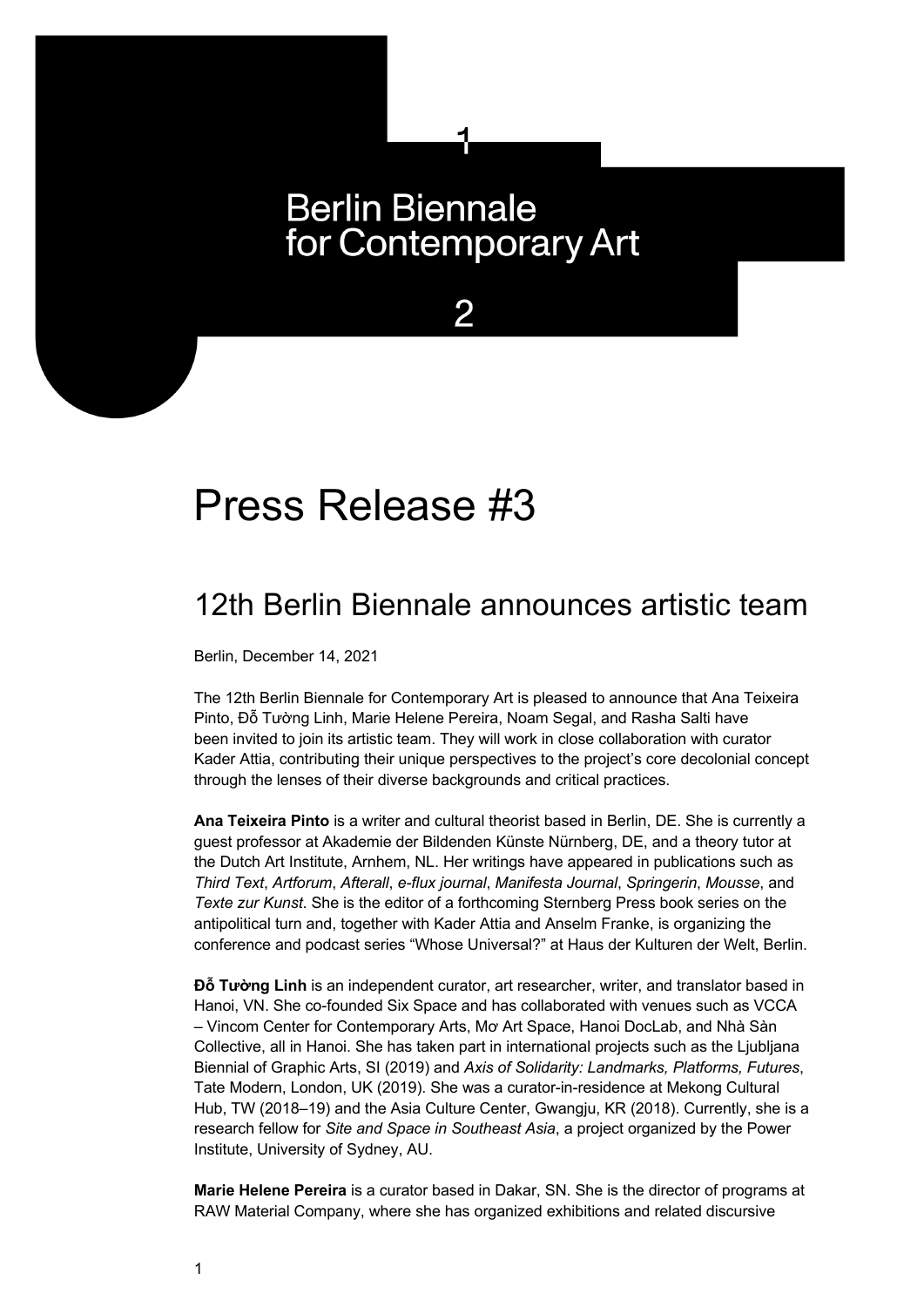programs. She cocurated *Scattered Seeds* in Cali, CO (2015–17), curated *Battling to Normalize Freedom* at Clark House Initiative in Mumbai, IN (2017), and was a cocurator of the 13th edition of the Dak'Art Biennale de l'Art Africain Contemporain (2018). In 2021, Pereira was a recipient of the ICI Curatorial Research Fellowship, a Marian Goodman Gallery initiative conceived by the artist Steve McQueen in honor of the late Okwui Enwezor.

**Noam Segal** is a curator and researcher based in Brooklyn, New York, US. She has collaborated with institutions such as Palais de Tokyo, Paris, FR; Performa, New York; Tel Aviv Museum of Art, IL; and MO.CO. Montpellier Contemporain, FR; among others. Segal founded Rothschild 69, an independent nonprofit art space in Tel Aviv (active from 2008 to 2012). She was the curator of the 2020 Aurora Biennial, Dallas, US, and is currently working on projects with the American University Museum at the Katzen Arts Center in Washington, D.C., US, and FRONT International 2022: Cleveland Triennial for Contemporary Art, US. She is a faculty member of the MA Curatorial Practice program at the School of Visual Arts and a visiting scholar at New York University's Tisch School of the Arts.

**Rasha Salti** is a researcher, writer, and curator living and working in Beirut, LB, and Berlin. She has cocurated film programs including *The Road to Damascus*, with Richard Peña, a retrospective of Syrian cinema that toured worldwide (2006–08); *Mapping Subjectivity: Experimentation in Arab Cinema from the 1960s to Now*, with Jytte Jensen at the Museum of Modern Art, New York (2010–12); and *Saving Bruce Lee: African and Arab Cinema in the Era of Soviet Cultural Diplomacy*, with Koyo Kouoh at Haus der Kulturen der Welt, Berlin (2018). Salti has collaborated with different festivals as a programmer and is the commissioning editor for the experimental documentary program *La Lucarne* for Arte France.

The 12th Berlin Biennale takes place from June 11 to September 18, 2022 at different venues in Berlin.

The Berlin Biennale is organized by KUNST-WERKE BERLIN e. V. The Berlin Biennale is funded by the Kulturstiftung des Bundes (German Federal Cultural Foundation). The Kulturstiftung des Bundes is funded by the Beauftragte der Bundesregierung für Kultur und Medien (Federal Government Commissioner for Culture and the Media).

## Press Contact

Sabine Weier Head of Communications

Nicole Tanzini di Bella Communications Coordinator

T +49 30 243459-42 F +49 30 243459-99 press@berlinbiennale.de